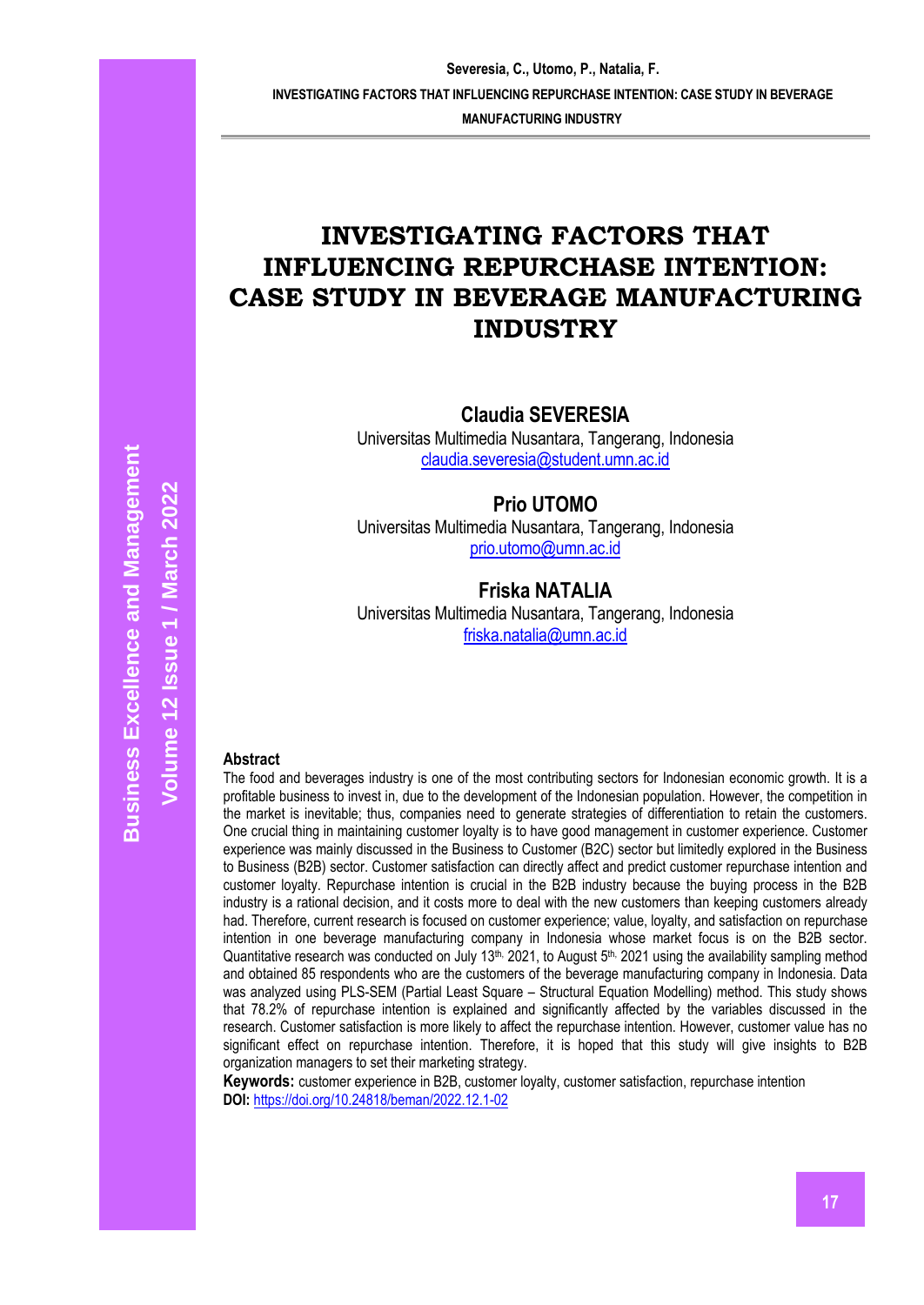### **1. INTRODUCTION**

The food and beverages industry is one of Indonesia's industrial sectors that significantly contribute to the Indonesian economy. This sector has a significant increase in growth and investment value every year. The development of the Indonesian food and beverages industry is possible due to new investments, increased buying power of people, and the growth of Indonesia's population. The food and beverages industry is one of the exciting sectors to invest in since Indonesia is positioned as the fourth most populated country worldwide, and most people in the middle class are attracted to the food and beverages market. Challenges and obstacles in the Indonesian food and beverages industry will also increase as the industry grows and competition between manufacturers becomes tighter (Ragimun & Widodo, 2019).

An increase in the number of citizens leads to a rise in the consumption rate. As the fourth most populated globally, Indonesia is a potential market for investment because Indonesia has a high consumption rate. The food and beverages industry stands up even in critical situations and has good profitability prospects (Lestari & Farida, 2017). In addition, more than 80% of Indonesia's economic growth is influenced by domestic consumption and investment. The food and beverages sector is categorized as private consumption (Jang & Utomo, 2021). For this reason, the food and beverages industry is an exciting area for business and investment.

There is a change from the consumption of commodities to goods, services, and experiences. Conventional products and service value propositions are not enough to reach customers and create differentiation; thus, organizations must focus on the customer experience to generate a seamless total experience. The essential ingredient in building and maintain customer loyalty is good management of customer experience. Customer experience has become a crucial marketing tool and concept to create a unique, pleasurable, and memorable experience. Marketers and scientists define customer experience as a strategic action in creating holistic customer value, differentiation, and sustainable competitive advantages (Jain et al., 2017).

Customer experience is a complex, dynamic, and complicated term especially in the recent era where several generations have a different expectation (Utomo, 2021). It is a multi-dimensional term that includes how customers respond to the organization's interaction (Zolkiewski et al., 2017). An organization needs to develop customer experience management because aligning the organization to a customer-centric form will affect customer satisfaction in organizational performance and organization long-term sustainability. Some organizations have no clue regarding the importance of customer experience and are often resistant to utilize it. Some reasons are due to the complexity and unpredictable nature of customer experience and organizational level of customer experience (Ceesay, 2020).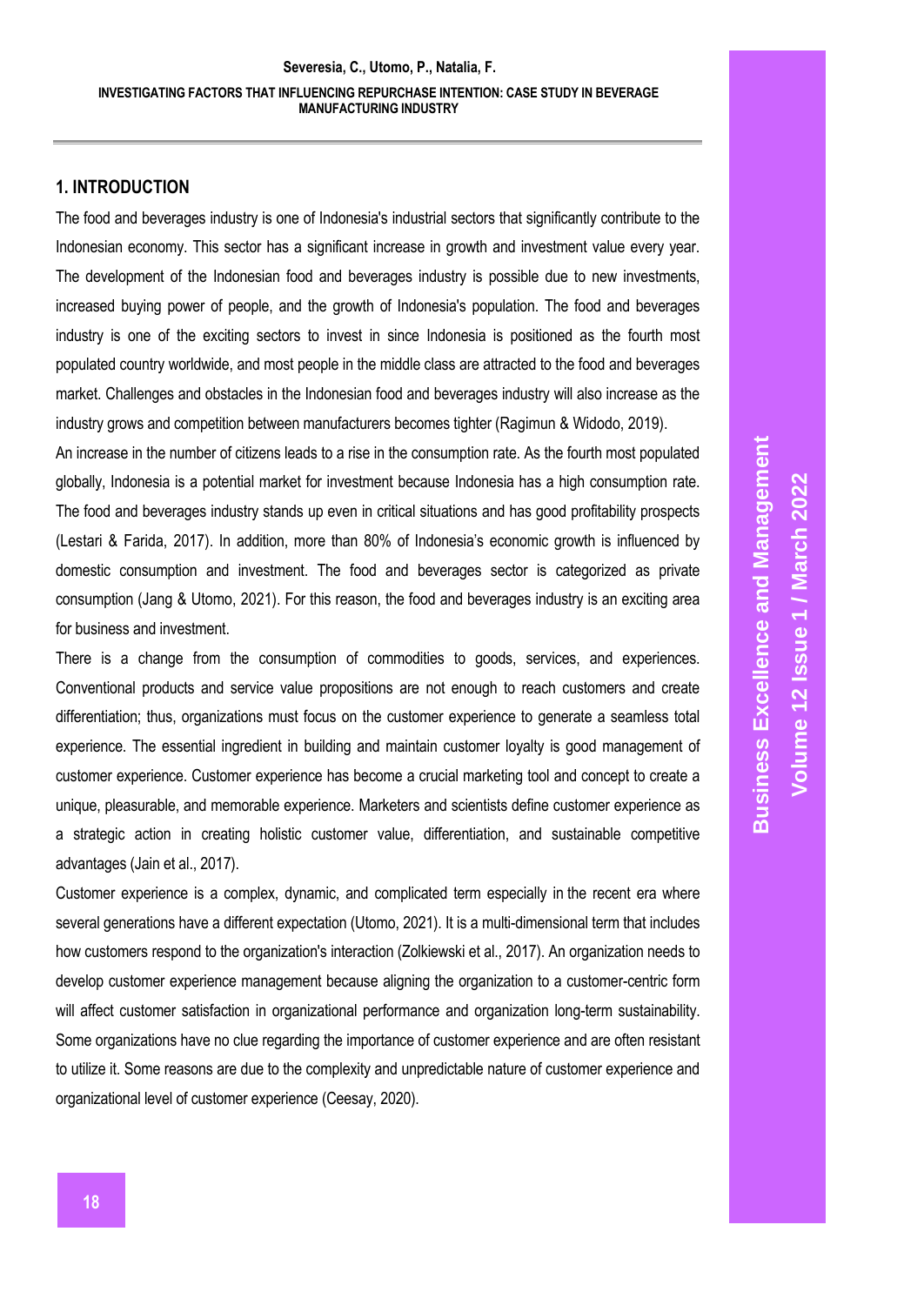Remarkably, businesses agree that high customer satisfaction is crucial since it is a prerequisite for a successful business. A dissatisfied customer will leave the company, and negative word-of-mouth will be generated. On the other hand, satisfied customers will generate positive word-of-mouth and bring new customers to the organization (Aichner & Gruber, 2017). Positive feedback and attitude from the customer will gain possibilities in developing customer repurchase intention (Nhĩ, 2019).

Customers repurchase intention is important for food and beverages companies since it has high level of competition. Entrepreneurs can start this business with a little investment and small exit cost. Therefore, there are many similar competitor companies in the market and if the company cannot stand the competition and survive, they will lose to the competitors and can suddenly close the business (Toaha et al., 2019). Another reason on the importance of customer repurchase intention is due to the nature of buying action in B2B sector. The B2B transaction is more complicated and need more negotiation process because it involves more stakeholders and bulk amount. When the company invest on a technology or

The definition of customer experience has evolved; It is limited to the Business to Customer (B2C) sector and lacks exploration in the Business to Business (B2B) market. One potential justification is that the transaction or buying process in the B2B sector is considered rational, while customer experience involves emotional concepts (Greus et al., 2019). Therefore, this research focuses on the customer experience of the B2B sector which was limitedly discussed, especially in the beverages manufacturing industry, and understands whether customer loyalty and satisfaction mediate the relationship between customer experience and repurchase intention.

materials, but the customer is not repurchasing, it is unprofitable for the company (Greus et al., 2019).

### **2. LITERATURE REVIEW**

### **2.1 CUSTOMER EXPERIENCE**

Customer experience is the accumulation of customer perception created during learning, acquiring, using, maintaining, and disposing of a product or service directly or indirectly. Experience can occur due to encountering things through sensory, cognitive, emotional, behavioural, and relational value. In this manner, the company needs to build a cohesive, authentic, and sensory-stimulating total customer experience to evolve an emotional relationship with customers (Jain et al., 2017). Customer experience has five dimensions: sensory, emotional, behavioural, intellectual, and relational (Greus et al., 2019).

One of the factors of customer repurchase intention is customer experience. The customer is stimulated with knowledge or sensation from several methods provided by the seller. As the competition in the market increases, service providers need extra effort to maintain customer experience; thus, customers will still be interested and make a repurchase (Febriani & Ardani, 2021).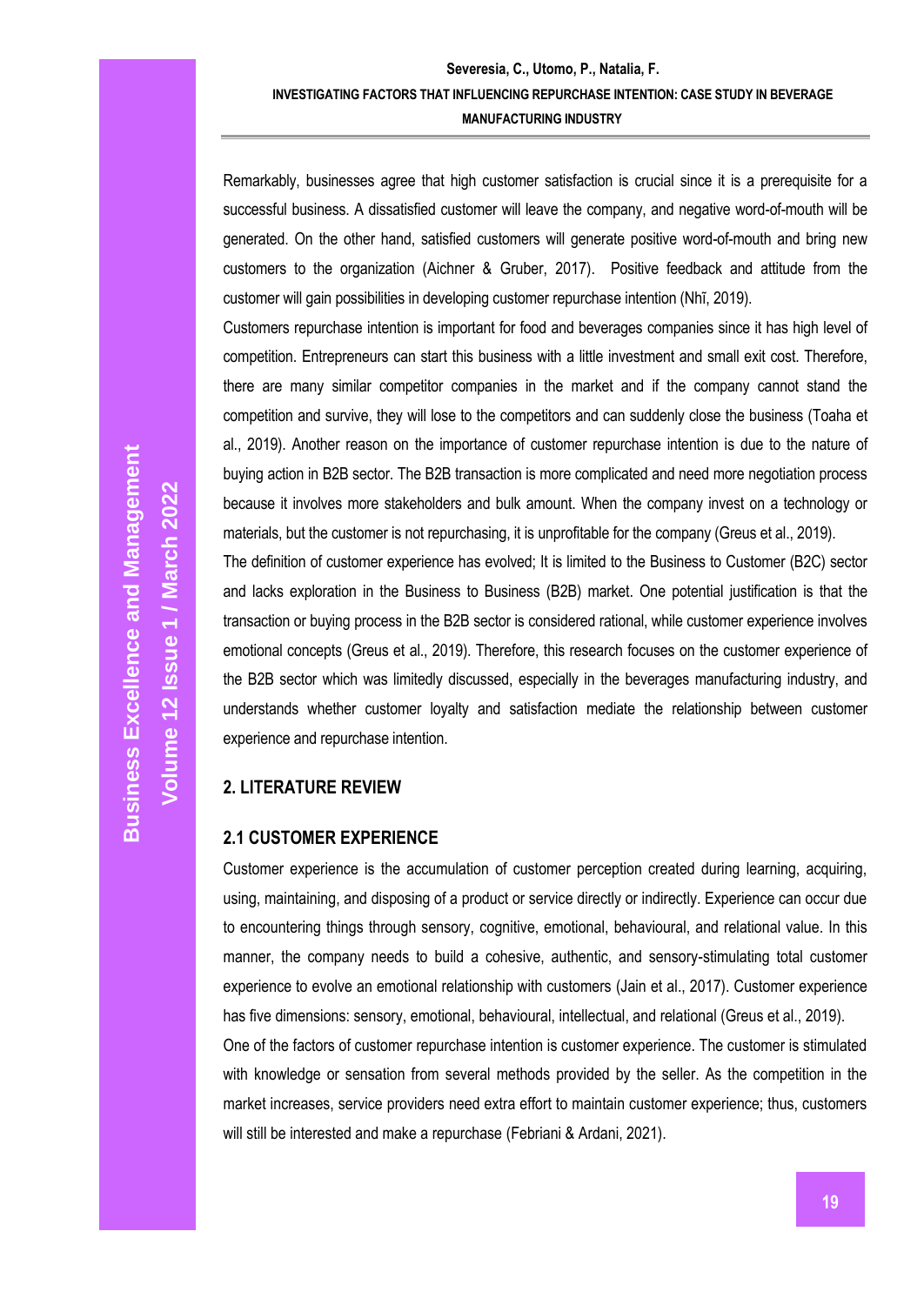Before purchasing a product or service, the direct or indirect contact include the marketing communication experiences, experience of another customer through word-of-mouth, customer journey to the store, as well as encounter the website of the company. Those physical contact mentioned previously are also provided by the company as part of the customer journey and expand the tangibility of service quality. On the other hand, indirect contact includes when the customer consumes the product, whether the product or service their purchased meets their goal or not (Lemke et al., 2011).

### **2.2 CUSTOMER VALUE**

It is essential to understand customer value's position as a management tool to improve customer service delivery. Customer value is described as a "trade-off" between the benefits gained and the sacrifice made by the customer in obtaining the product. The benefit includes product or service quality. The sacrifice is in monetary aspects, such as direct, acquisition, and operation costs, and non-monetary aspects such as time, effort, and energy (Olaru et al., 2008).

### **2.3 CUSTOMER LOYALTY**

Loyalty means regular purchasing specific products and services, recommending to others, and being immune to promoting similar brands and competitors' products. It is evaluated by repurchase intention, price tolerance, willingness in recommending the product or service to others, and cross buying intention (Huang et al., 2019).

Customer loyalty is built on attitude and trust; it is crucial to gaining competitive advantages in a highly competitive market and dynamic environment. Customer loyalty can also be defined as the promise that a customer purchases products or services over a consistent period, does not bother a competitor's innovation, and has no intention of switching – those actions resulting in the development of a continuous relationship between customers and the organization. Customers will also endorse the organization, give a positive review, and repurchase (Leninkumar, 2017).

### **2.4 CUSTOMER SATISFACTION**

Customer satisfaction is when customer demand and goal have been completed with a high-quality product or service. Customer satisfaction can be seen after the usage of the product. Generally, a satisfied customer will repurchase the product, and on the other hand, they will not use or even repurchase if they are not. In this globalization era, customer satisfaction is one key driver to win the market competition (Harahap, 2018).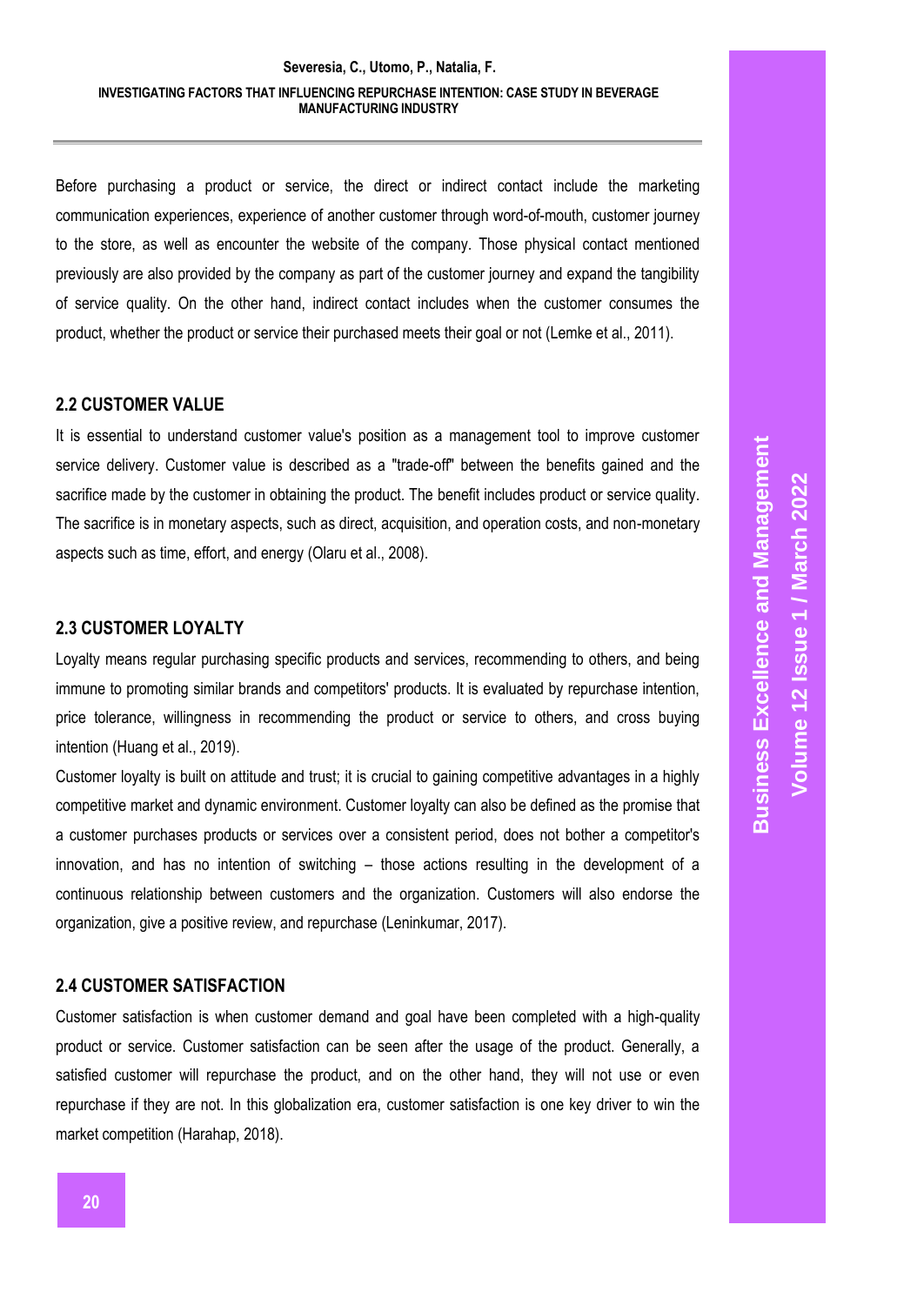In the marketing point of view, customer satisfaction is a determinant of a successful business. It involves what customers think and feels regarding service or goods' performance, whether it is a pleasant or disappointing experience. Customer satisfaction is crucial because it supports business owners with information that they can utilize to improve and expand their business. Customer satisfaction can be measured through the perspective of Functional Customer Satisfaction (FCS), Technical Customer Satisfaction (TCS), and Overall Customer Satisfaction (OCS) (Hassan et al., 2020).

### **2.5 REPURCHASE INTENTION**

Repurchase intention is defined as an individual's judgment in obtaining a product or service again after the first time. There are three factors affecting customer repurchase intention: service quality, perceived value, and customer satisfaction. Quality assessment is crucial for the customer decision process, and it plays a significant role in the organization's competitive advantages. Some dimensions such as reliability, responsiveness, assurance, empathy, tangibles are assessed to reflect customer perception (Anh et al., 2020).

Most researchers believe that customer satisfaction is related and can predict the repurchase intention and customer loyalty (Anh et al., 2020). Customer satisfaction is an overall evaluation of how an organization post-purchase performance is or how utilization of a product or service is. It shows how the products or services are bought to meet customer satisfaction. Customer satisfaction can increase profitability by developing customer retention and directly affecting the repurchase intention (Nhĩ, 2019).

# **2.6 RELATIONSHIP BETWEEN CUSTOMER EXPERIENCE AND REPURCHASE INTENTION**

Customer experience is defined as the feeling and consciousness of customers after purchase and use of a particular product or service. Whether it is a good or bad experience, it will always be remembered by the customer. Repurchase intention is influenced by the levels of consumer experience (Prastyaningsih et al., 2014). Therefore, this study provides the hypothesis below.

Hypothesis 1: Customer experience has a significant effect on repurchase intention

### **2.7 RELATIONSHIP BETWEEN CUSTOMER VALUE AND REPURCHASE INTENTION**

Customers are likely to repurchase the product or service if the offering is viewed as value for money (Olaru et al., 2008). Therefore, this study provides the hypothesis below.

Hypothesis 2: Customer value has a significant effect on repurchase intention.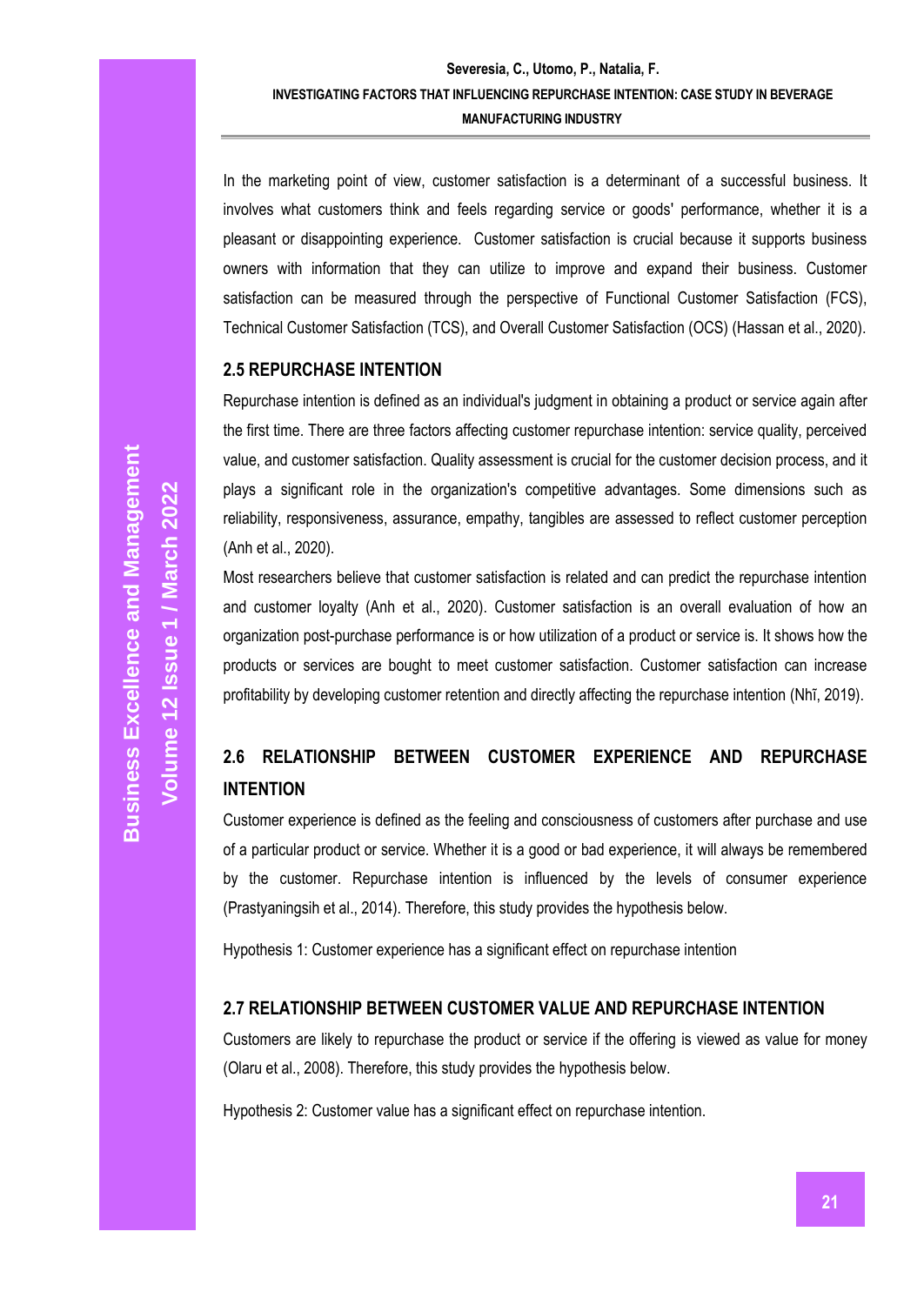# **2.8 RELATIONSHIP BETWEEN CUSTOMER LOYALTY AND CUSTOMER SATISFACTION WITH REPURCHASE INTENTION**

The cost of getting a new customer is five times higher compared to maintain the existing customer. Customer loyalty can be measured using customer repurchase intention; satisfaction is critical in repurchase intention (Anh et al., 2020; Huang et al., 2019). Based on that, the study provides the hypotheses below.

Hypothesis 3: Customer loyalty has a significant effect on repurchase intention.

Hypothesis 4: Customer satisfaction has a significant effect on repurchase intention.



Source: Author

# **3. RESEARCH METHODS**

This research uses quantitative analysis to test four hypotheses. There are five variables involved in this research framework: independent variable (Customer Experience (CX), Customer Value (CV), Customer Loyalty (CL), and Customer Satisfaction (CS)) and dependent variable (Repurchase Intention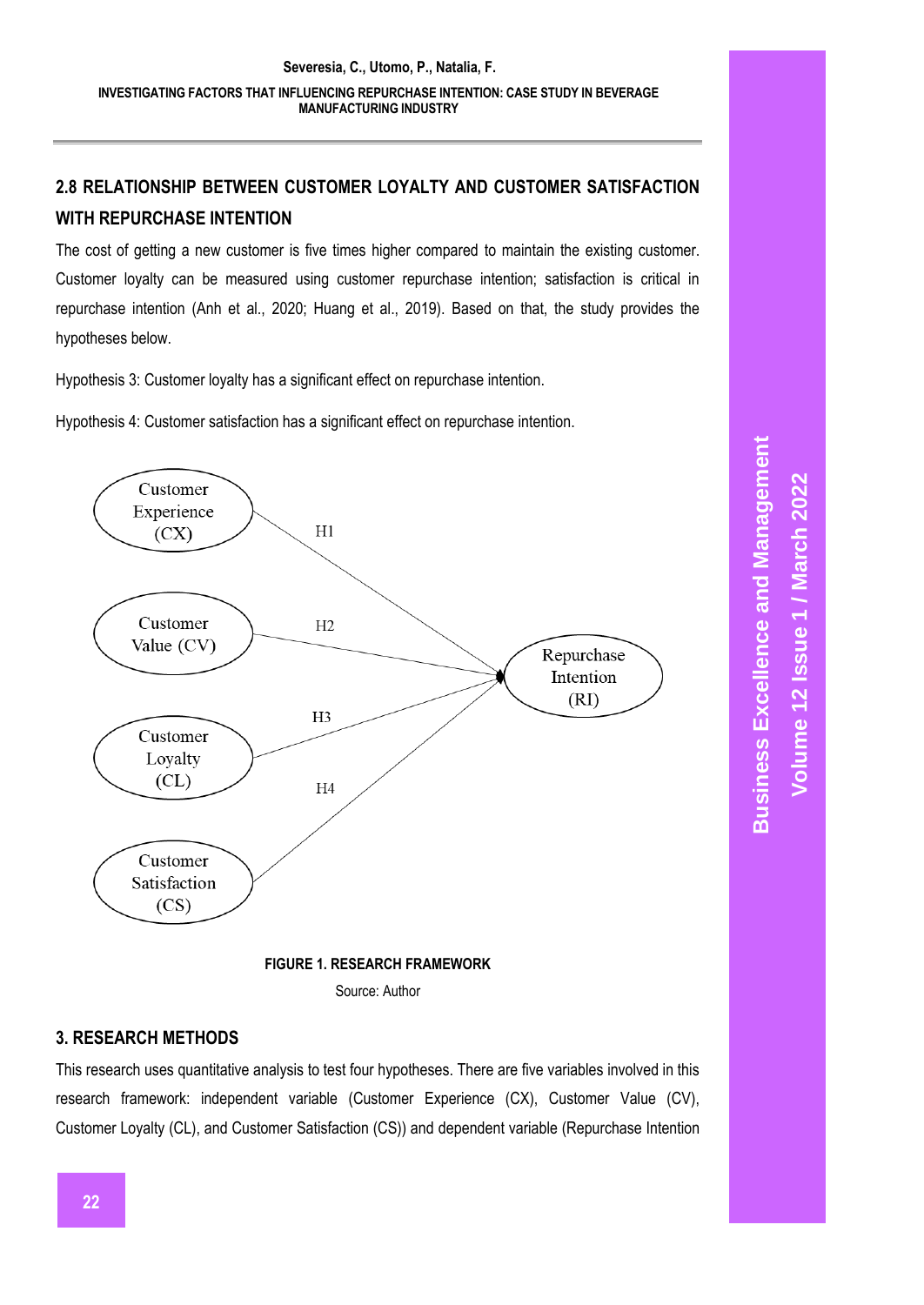(RI)). The research was conducted in one of Indonesia's beverage manufacturing companies, and the questionnaire in Google Form was distributed from July 13<sup>th,</sup> 2021, to August 5<sup>th, 2021. There is a total</sup> of 85 respondents from which data was collected using the availability sampling method, which is convenience sampling.

The research was divided into two parts: pre-test and main test. The pre-test aimed to analyze the validity and reliability of the questionnaire and was conducted using SPSS Software version 22. The result of the pre-test was valid and reliable; thus, the main test can be performed. Data for the main test is analyzed using a second-generation multivariate analysis called PLS-SEM (Partial Least Square – Structural Equation Model) method using SmartPLS v.3.3.3. Analysis of the main test included descriptive analysis, measurement model analysis, structural model analysis, and mediation effect analysis (Utomo & Budiastuti, 2019).

## **4. FINDINGS AND RESULTS**

A pre-test was conducted to assure the validity and reliability of the questionnaire instrument. Therefore, the main test can be valid.

The total of 85 respondents is categorized into six groups of time periods: less than a year,  $1 - 2$  years, 2 – 3 years, 3 – 4 years, 4 – 5 years, and more than five years. The data can be seen in Figure 2.





Source: Author

The company manufactures beverages products for the B2B sector, especially Horeca (Hotel, Restaurant, Café etc.) market. Respondents are further categorized into segments, as can be seen in Figure 3.

**Volume 12 Issue 1 / March 2022**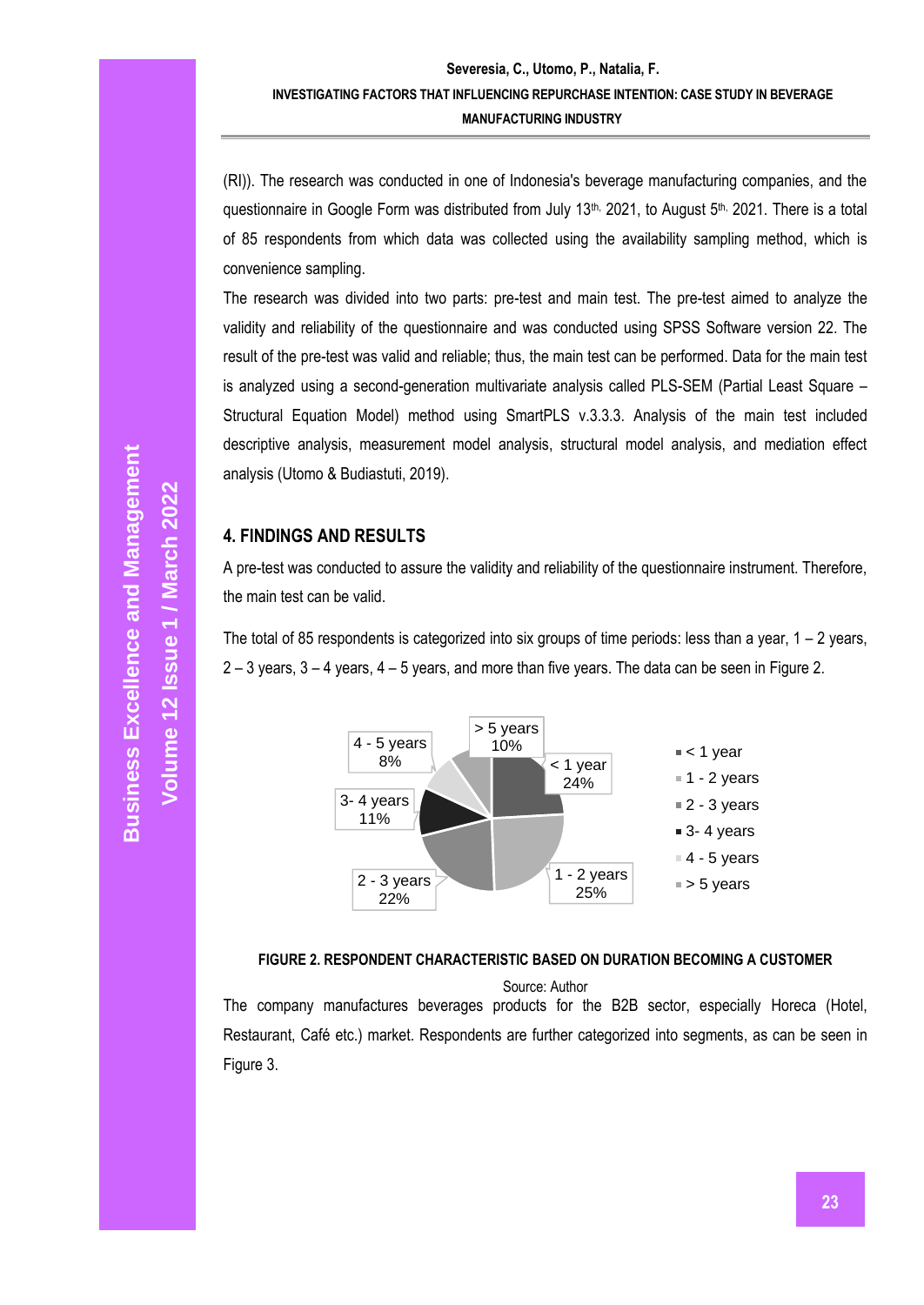### **Severesia, C., Utomo, P., Natalia, F. INVESTIGATING FACTORS THAT INFLUENCING REPURCHASE INTENTION: CASE STUDY IN BEVERAGE MANUFACTURING INDUSTRY**



## **FIGURE 3. RESPONDENT CHARACTERISTIC BASED ON SEGMENTATION**

#### Source: Author

For measurement model analysis, three indicators are considered for removal because the outer loading value was below 0.7: CS3, CV1, and CV4. Some scenarios were defined, and the best plan was to remove CS3 and CV4, which removal of does not affect the Cronbach's Alpha value. After the removal of those indicators, the main test is re-conducted. Other measurement model assessments such as Cross Loading, Fornell-Larcker Criterion, and Heterotrait-Monotrait (HTMT) Ratio shows results matching with the standard (Kante et al., 2018).

A complete bootstrapping with 5000 samples was done before the structural model analysis. The  $R^2$ value of the dependent variable, which is repurchase intention, was 0.782, which is considered as substantially accurate. It means 78.2% of discussed variables CX, CL, CV, and CS can determine the dependent variable of RI, while 21.8% are variables not addressed in the current research.

Path coefficient shows the relationship between the variables. The t-value of the study related to marketing should be greater than 1.96 with a 5% significance level (p-value lower than 0.05) (Kante et al., 2018). The result of path coefficient analysis can be seen in Table 1. The next step of revealing a significant effect was an f<sup>2</sup> analysis. The result can be seen in Table 2.

|                     | <b>PATH COEFFICIENT</b> | <b>T-VALUE</b> | <b>P-VALUE</b> |  |  |
|---------------------|-------------------------|----------------|----------------|--|--|
| $CX \rightarrow RI$ | 0.216                   | 1.991          | 0.047          |  |  |
| $CV \rightarrow RI$ | 0.075                   | 0.720          | 0.471          |  |  |
| $CL \rightarrow RI$ | 0.265                   | 2.354          | 0.019          |  |  |
| $CS \rightarrow RI$ | 0.440                   | 3.958          | 0.000          |  |  |
|                     |                         |                |                |  |  |

**TABLE 1. PATH COEFFICIENT ANALYSIS**

Note: Customer Experience (CX), Customer Value (CV), Customer Loyalty (CL), Customer Satisfaction (CS), Repurchase Intention (RI)

#### Source: Author

The effect size  $(f^2)$  is related to evaluating  $R^2$  values of all endogenous constructs, specifically determining the change in R<sup>2</sup> value when a specific exogenous construct is eliminated from the model. It brings a substantive impact on the endogenous construct. The standard of assessing f<sup>2</sup> values are 0.02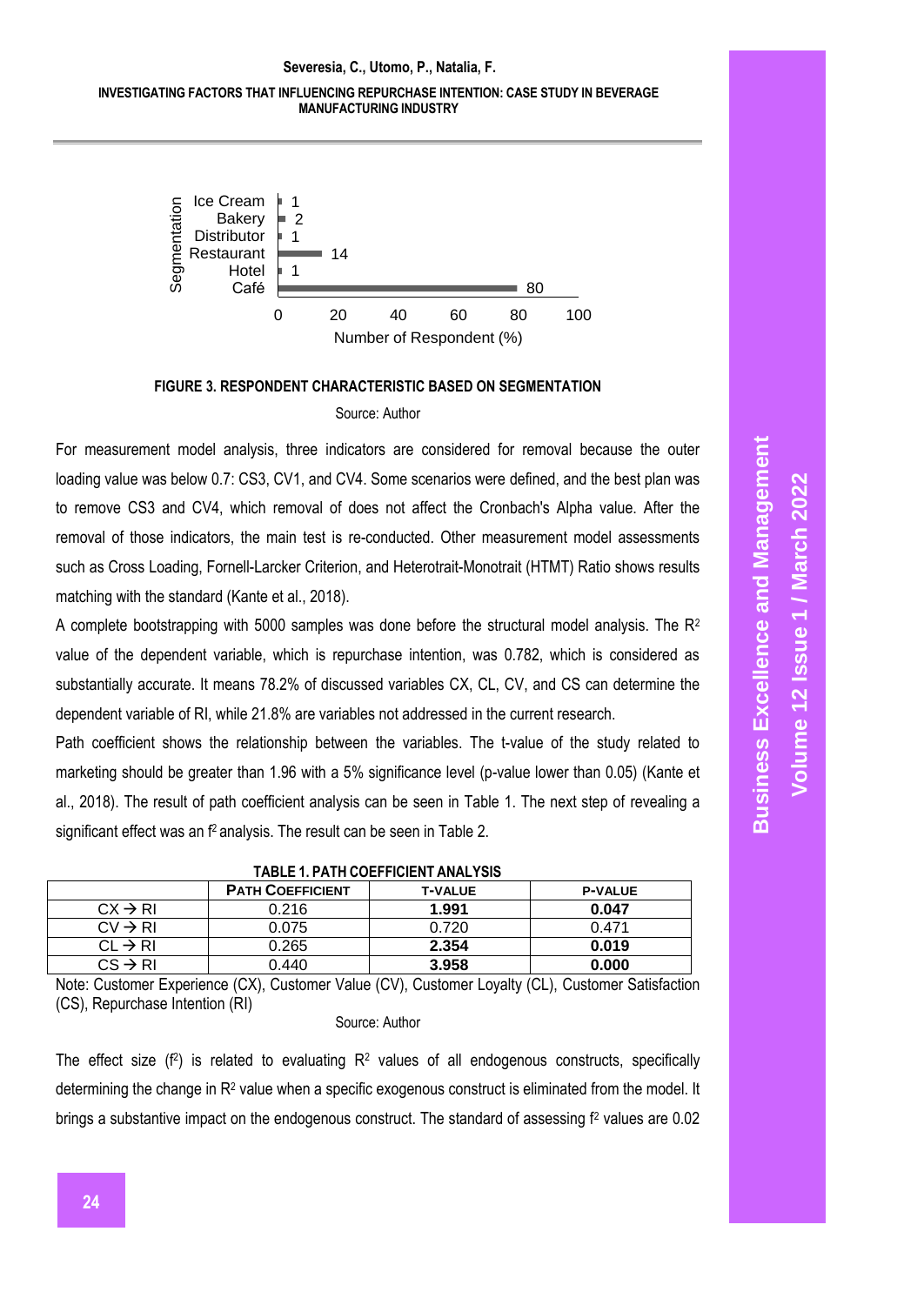for a small effect, 0.15 for a medium effect, and 0.35 for a large effect. The value of f<sup>2</sup> lower than 0.02 means the variable tested does not affect the  $R^2$  (Hair et al., 2017).

|  |  |  |  | TABLE 2. F <sup>2</sup> ANALYSIS |
|--|--|--|--|----------------------------------|
|--|--|--|--|----------------------------------|

|                     | F <sup>2</sup> VALUE | <b>P-VALUE</b> |  |  |
|---------------------|----------------------|----------------|--|--|
| $CX \rightarrow R1$ | 0.064                | 0.336          |  |  |
| $CL \rightarrow RI$ | 0.130                | 0.341          |  |  |
| $CS \rightarrow RI$ | 0.315                | 0.130          |  |  |
|                     |                      |                |  |  |

Note: Customer Experience (CX), Customer Value (CV), Customer Loyalty (CL), Customer Satisfaction (CS), Repurchase Intention (RI)

Source: Author

From the results shown in Table 2, it can be seen that all the t-values are larger than 0.02. However, the p-value was smaller than 0.05. It means the relationship of variables affects the  $R<sup>2</sup>$  value, but the effect is not significant.

Based on the path coefficient analysis result in Table 1, the hypothesis can be summarized in Table 3.

#### **TABLE 3. SUMMARY OF HYPOTHESIS TEST**

|                | <b>HYPOTHESIS</b>                                                           | <b>RESULTS</b>  |
|----------------|-----------------------------------------------------------------------------|-----------------|
| H1             | <b>CUSTOMER EXPERIENCE HAS A SIGNIFICANT EFFECT ON REPURCHASE INTENTION</b> | <b>ACCEPTED</b> |
| H <sub>2</sub> | <b>CUSTOMER VALUE HAS A SIGNIFICANT EFFECT ON REPURCHASE INTENTION</b>      | <b>REJECTED</b> |
| H3             | CUSTOMER LOYALTY HAS A SIGNIFICANT EFFECT ON REPURCHASE INTENTION           | <b>ACCEPTED</b> |
| H4             | CUSTOMER SATISFACTION HAS A SIGNIFICANT EFFECT ON REPURCHASE INTENTION      | <b>ACCEPTED</b> |

Source: Author

# **5. DISCUSSION**

From the quantitative approach, several findings are noted to form the conclusion. The  $R<sup>2</sup>$  value measures the variance proportion of a dependent variable explained by the model's predictors (Zhang, 2016). In this research, repurchase intention as the dependent variable has an  $R<sup>2</sup>$  value of 0.782. The  $R<sup>2</sup>$  value is considered substantially accurate as 78.2% of the independent variables can explain the dependent variable; the remaining 21.8% are other variables not discussed in this research. The results of this study are supported by the research on factors affecting repurchase intention in the B2B tourism sector: service quality, perceived value, and customer satisfaction (Anh et al., 2020). Factors that affect the customer repurchase intention of B2B Indonesian, generally fishery companies, include price perception, brand image, and personal selling (Prihatini & Gumilang, 2021).

Based on the hypothesis testing in Table 3, three hypotheses (customer experience, customer loyalty, and customer satisfaction) are accepted due to significance in the path coefficients. Customer experience has a significant effect on repurchase intention. It has a similar result to the research on restaurant customers in Lamongan, Indonesia (Prastyaningsih et al., 2014) and Chinese online travel agencies (Liu et al., 2016). Customer satisfaction has a significant effect on repurchase intention. It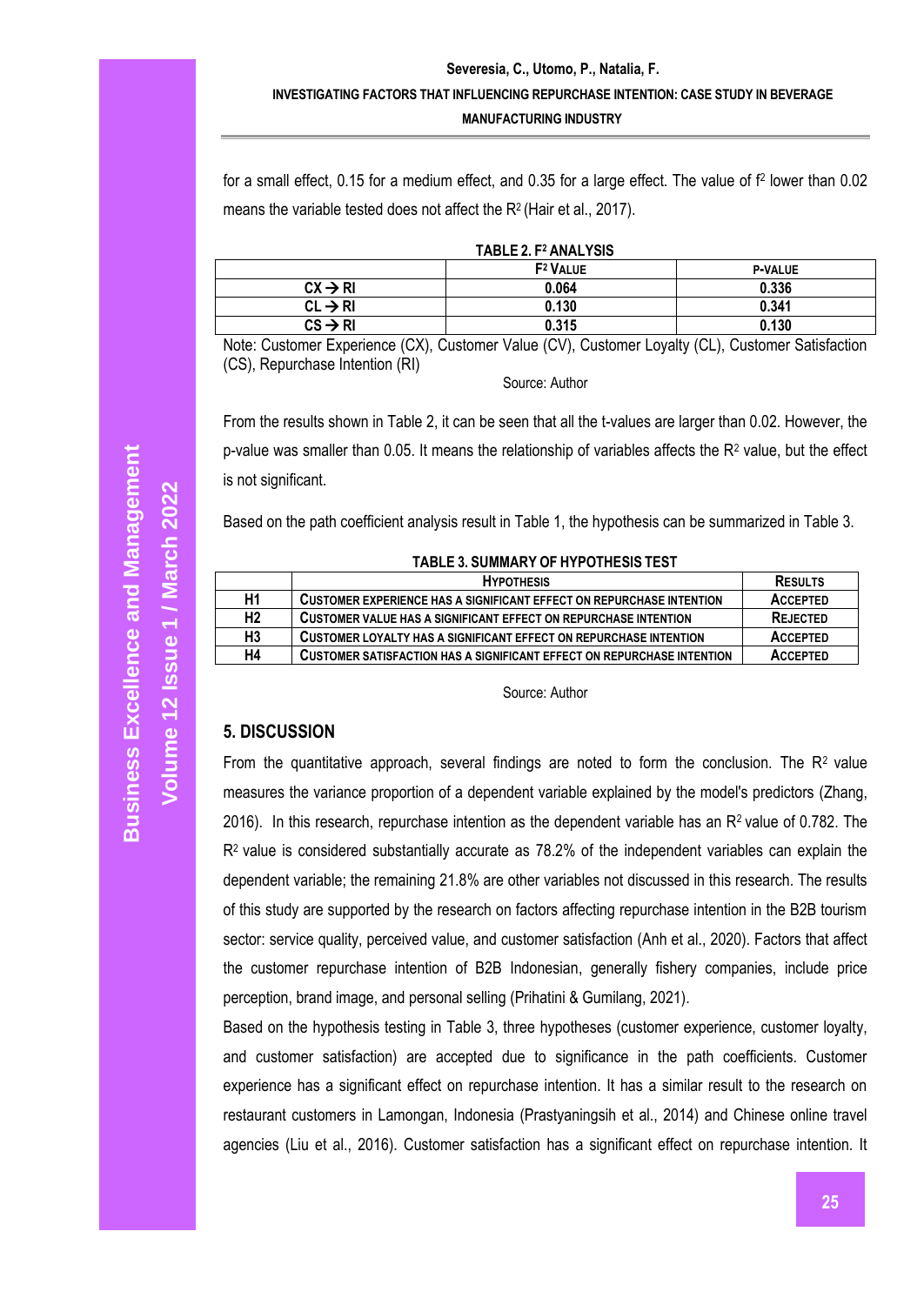shows a similar result on the research on repurchase behavior of the Y Generation on online business in India (Trivedi & Yadav, 2020). Customer loyalty has a significant effect on repurchase intention. It is proven in the research on long-run repurchase intention in the telecommunication industry in Nigeria (John, 2017).

However, the hypothesis on the relationship between customer value and repurchase intention showed no significant interaction. High monetary sacrifice has the probability of detracting the value, and increased benefits offered do not necessarily guarantee the customers repurchase intention or word-ofmouth (WOM) (Olaru et al., 2008).

Attracting more customers require more costs, such as marketing costs, as it is expensive to invest in a practical advertisement. A more economical solution is to utilize the customer's power of word-of-mouth, making other customers buy more. Research confirmed that emotional and social experience affects customer repurchase intention (Nasermoadeli et al., 2013).

Customer experience helps win customer satisfaction; thus, it increases customer repurchase intention. Maintaining a good customer experience is also a challenge for the organization. They compete to provide excellent service to their customers, for them to be loyal and repurchase their products and services. Customer repurchase intention can be increased by providing a reasonable quality service satisfaction and value-added products. A good purchasing experience is needed to obtain a higher customer satisfaction level (Mustikasari et al., 2021). When customers increase their positive shopping experience, the chances of repurchase intention will be higher (Nasermoadeli et al., 2013).

# **6. CONCLUSIONS**

The food and beverage industry is a promising industrial sector and has an immense contribution to the economy of Indonesia. One of Indonesia's Gross Domestic Product contributions is the high consumption rate of Indonesian citizens because Indonesia is positioned as one of the most populated countries worldwide. The food and beverages industry is also known for the profitability prospect and the ability to survive in ever-critical conditions because food and beverages are the primary needs of people.

As competition becomes inevitable, managers and business owners need to figure out some strategies to maintain the customers and survive the competition. One of the marketing tools that need to be noticed is customer experience. Customer experience involves the customer's response from the customer journey, and due to its complexity, customer satisfaction and loyalty are used to measure the customer experience.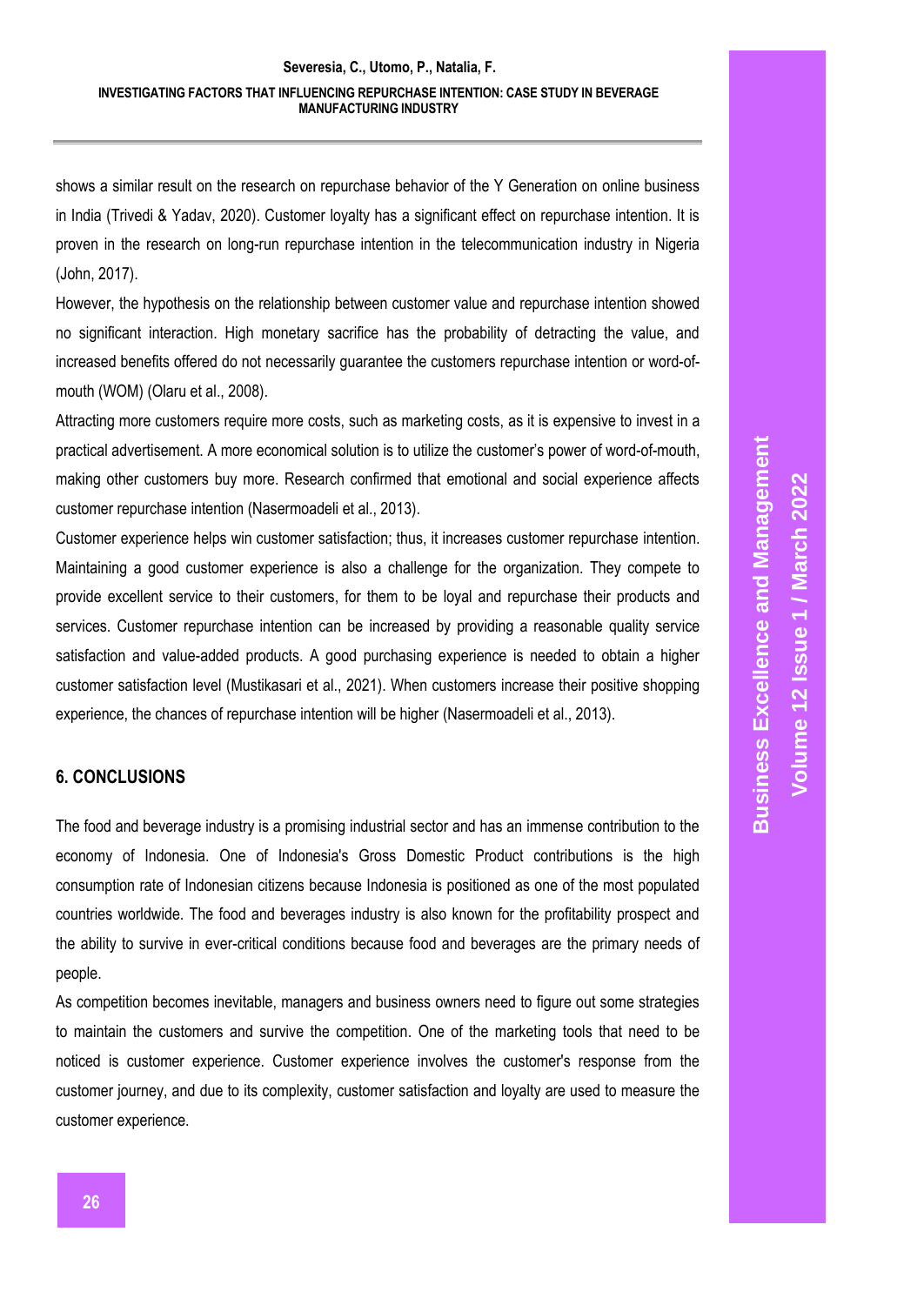The study on customer experience in the B2B sector is minimal, making it an interesting field to explore. Therefore, this research analyses customer experience, value, satisfaction, and loyalty effect on repurchase intention. From the study, it can be concluded that there is a significant effect of customer experience, customer satisfaction and customer loyalty to repurchase intention.

In this research, the variables studied can explain 78.2% of repurchase intention (CX, CV, CL, and CS). The remaining 21.8% are variables that are not discussed in current research. Therefore, it opens the opportunity to explore the other variables that can explain customer repurchase intention.

This research hopes to contribute to the managerial aspects of the organizations. Managers need to explore strategic methods to create a more wonderful customer journeys, resulting in high customer retention and repurchase intention. Therefore, the organization can survive the tight competition in the market.

### **REFERENCES**

- Aichner, T., & Gruber, B. (2017). Managing Customer Touchpoints and Customer Satisfaction in B2B Mass Customization: A Case Study. *International Journal of Industrial Engineering and Management (IJIEM)*, *8*(3), 131–140. www.iim.ftn.uns.ac.rs/ijiem\_journal.php
- Anh, T. T., Diem, C. T. N., Cam, L. N. T., & Viet, T. N. (2020). Exploring factors influencing on organizational repurchases intention in B2B tourism context. *Management Science Letters*, *10*(3), 531–542. https://doi.org/10.5267/j.msl.2019.9.027
- Ceesay, L. B. (2020). Building a High Customer Experience Management Organization: Toward Customer-Centricity. *Jindal Journal of Business Research*, *9*(2), 162–175. https://doi.org/10.1177/2278682120968983
- Febriani, N. M. A., & Ardani, I. G. A. K. S. (2021). The Influence of Customer Experience, Ease of Use, and Trust on Repurchase Intention (Case Study of Tokopedia Consumers in Denpasar). *American Journal of Humanities and Social Sciences Research (AJHSSR)*, *5*(2), 378–383. www.ajhssr.com
- Greus, A., Ullberg, M., & Dollerup, S. (2019). *Does the Experience really matter in B2B? A Qualitative Study on Customer Experience Management in B2B*. <http://www.diva-portal.se/smash/get/diva2:1320420/FULLTEXT01.pdf> (accessed 2022)
- Hair, J. F., Hult, G. T. M., Ringle, C. M., & Sarstedt, M. (2017). *A Primer on Partial Least Squares Structural Equation Modeling* (2nd ed.). Sage Publications, Inc.

**Volume 12 Issue 1 / March 2022**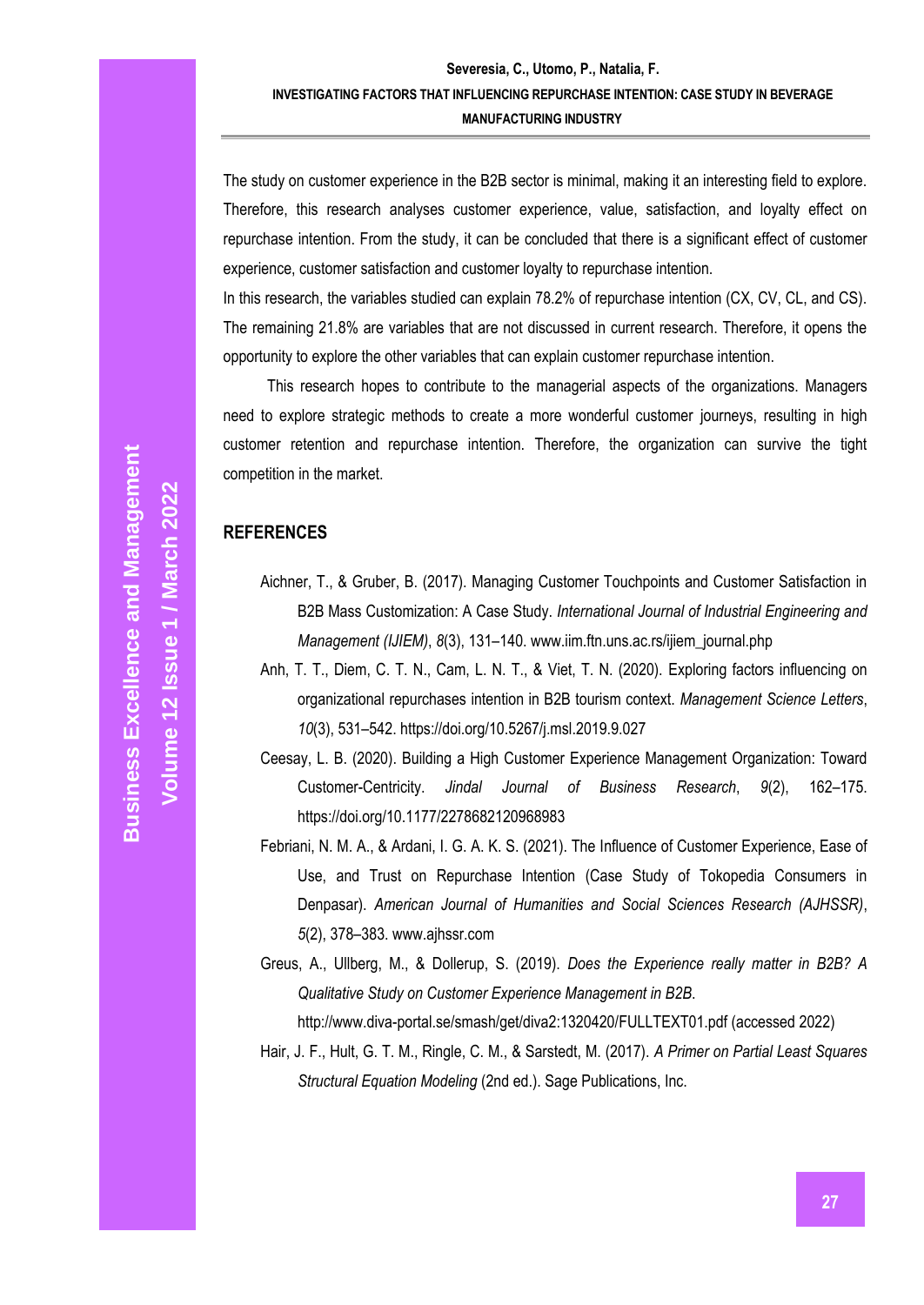- Harahap, M. I. (2018). *Pengaruh Customer Experience, Customer Value, dan Customer Satisfaction Terhadap Customer Loyalty pada Komunitas Sepeda Motor Yamaha Tipe NMAX Medan*.<https://repositori.usu.ac.id/handle/123456789/2573> (accessed 2022)
- Hassan, S., Shamsudin, M. F., Hasim, M. A., Mustapha, I., Buang, R. R., & Wahab, M. I. A. (2020). Empirical Study on Student Satisfaction as Mediator Between Service Quality and Student Loyalty in TVET HLIs. *Journal of Critical Reviews*, *7*(8), 122–126. https://doi.org/10.31838/jcr.07.08.25
- Huang, P. L., Lee, B. C. Y., & Chen, C. C. (2019). The Influence of Service Quality on Customer Satisfaction and Loyalty in B2B Technology Service Industry. *Total Quality Management and Business Excellence*, *30*(13–14), 1449–1465. https://doi.org/10.1080/14783363.2017.1372184
- Jain, R., Aagja, J., & Bagdare, S. (2017). Customer Experience a Review and Research Agenda. *Journal of Service Theory and Practice*, *27*(3), 642–662. https://doi.org/10.1108/JSTP-03-2015-0064
- Jang, J. K., & Utomo, P. (2021). Determinants of Firm Value on Consumption Sector in Indonesia. *Ultima Management: Jurnal Ilmu Manajemen*, *13*(1), 123–135. https://doi.org/https://doi.org/10.31937/manajemen.v13i1.2033
- John, O. (2017). Analysing the Moderating Effect of Customer Loyalty on Long Run Repurchase Intentions. *African Journal of Marketing Management*, *9*(3), 25–34. https://doi.org/10.5897/ajmm2016.0505
- Kante, M., Chepken, C. K., & Oboko, R. (2018). Partial Least Square Structural Equation Modelling' use in Information Systems: An Updated Guideline of Practices in Exploratory Settings. *Kabarak Journal of Research & Innovation*, *6*(1), 49–67. http://eserver.kabarak.ac.ke/ojs/
- Lemke, F., Clark, M., & Wilson, H. (2011). Customer Experience Quality: An Exploration in Business and Consumer Contexts Using Repertory Grid Technique. *Journal of the Academy of Marketing Science*, *39*(6), 846–869. https://doi.org/10.1007/s11747-010-0219-0
- Leninkumar, V. (2017). The Relationship between Customer Satisfaction and Customer Trust on Customer Loyalty. *International Journal of Academic Research in Business and Social Sciences*, *7*(4), 450-465. https://doi.org/10.6007/ijarbss/v7-i4/2821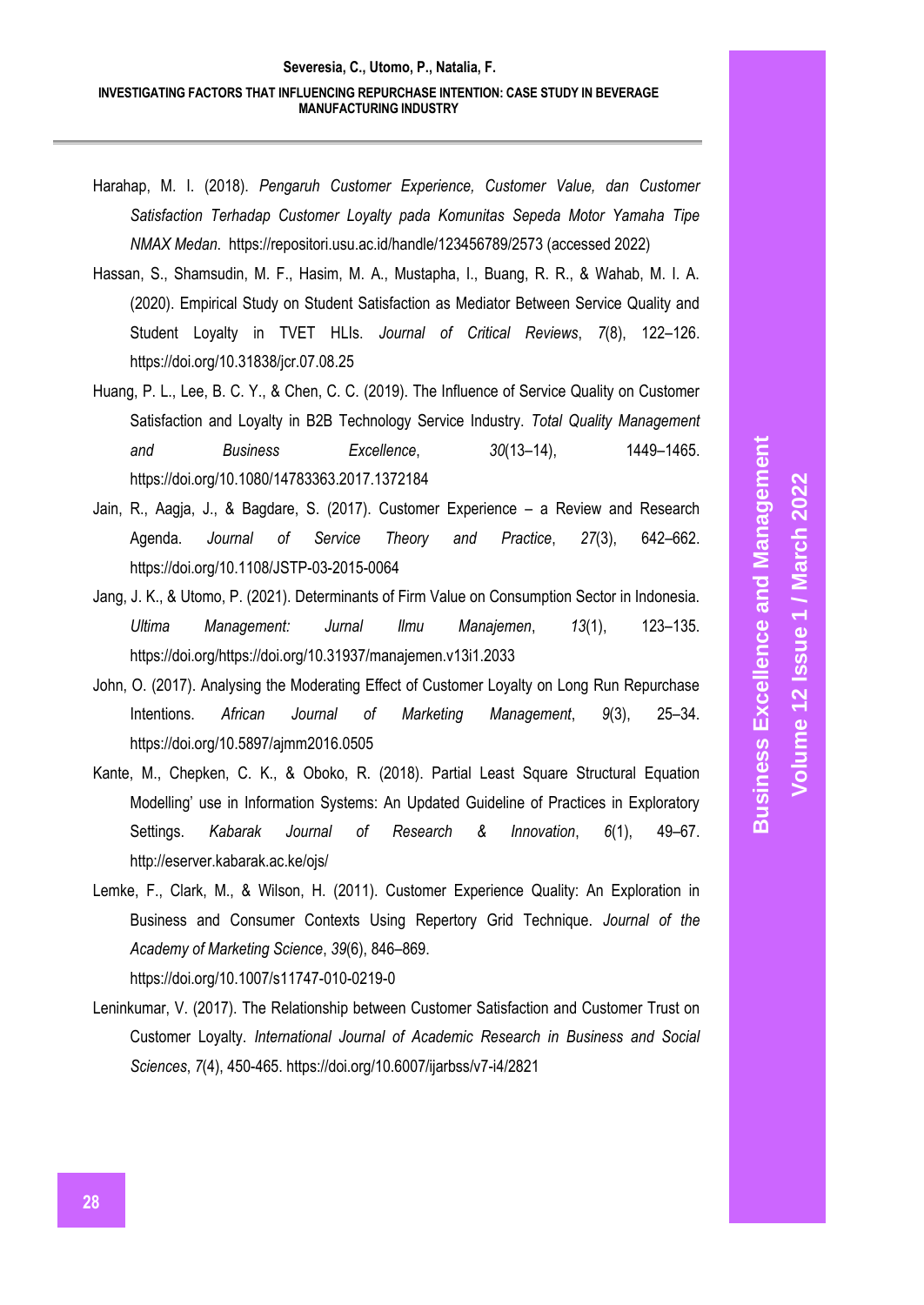- Lestari, Y., & Farida, L. (2017). Pengaruh Modal Kerja Terhadap Profitabilitas pada Industri Makanan dan Minuman yang Terdaftar di Bursa Efek Indonesia. *JOM FISIP*, *4*(1), 1-13. https://jom.unri.ac.id/index.php/JOMFSIP/article/view/13854
- Liu, Y., Pu, B., Guan, Z., & Yang, Q. (2016). Online Customer Experience and Its Relationship to Repurchase Intention: An Empirical Case of Online Travel Agencies in China. *Asia Pacific Journal of Tourism Research*, *21*(10), 1085–1099. https://doi.org/10.1080/10941665.2015.1094495
- Mustikasari, A., Krisnawati, M., & Sutrisno, E. (2021). Customer Experience and Repurchase Intention in Multi-Channel: Customer Satisfaction as Mediating Variable. *The Journal of Industrial Distribution & Business*, *12*(3), 7–19. https://doi.org/10.13106/jidb.2021.vol12.no3.7
- Nasermoadeli, A., Ling, K. C., & Maghnati, F. (2013). Evaluating the Impacts of Customer Experience on Purchase Intention. *International Journal of Business and Management*, *8*(6), 128–138. https://doi.org/10.5539/ijbm.v8n6p128
- Nhĩ, N. X. (2019). *Service Quality, Customer Perceived Value and Repurchase Intention in B2B Professional Service Context - the Case of General Insurance Sector in Vietnam*. [https://hcmiu.edu.vn/wp-content/uploads/2020/08/PhD-DISSERTATION-Nguyen-Xuan-Nhi](https://hcmiu.edu.vn/wp-content/uploads/2020/08/PhD-DISSERTATION-Nguyen-Xuan-Nhi-after-defense-compressed.pdf)[after-defense-compressed.pdf](https://hcmiu.edu.vn/wp-content/uploads/2020/08/PhD-DISSERTATION-Nguyen-Xuan-Nhi-after-defense-compressed.pdf) (accessed 2022)
- Olaru, D., Purchase, S., & Peterson, N. (2008). From Customer Value to Repurchase Intentions and Recommendations. *Journal of Business and Industrial Marketing*, *23*(8), 554–565. https://doi.org/10.1108/08858620810913362
- Prastyaningsih, A. S., Suyadi, I., & Yulianto, E. (2014). Pengaruh Customer Experience Terhadap Repurchase Intention (Niat Membeli Ulang) (Survei pada Konsumen KFC di Lingkungan Warga RW 3 Desa Kandangrejo, Kedungpring, Lamongan). *Jurnal Administrasi Bisnis (JAB)*, *16*(1), 1–8.

http://administrasibisnis.studentjournal.ub.ac.id/index.php/jab/article/view/669

- Prihatini, W., & Gumilang, D. A. (2021). The Effect of Price Perception, Brand Image and Personal Selling on the Repurchase Intention of Consumers B to B of Indonesian General Fishery Companies with Customer Satisfaction as Intervening Variables. *European Journal of Business and Management Research*, *6*(2), 91–95. https://doi.org/10.24018/ejbmr.2021.6.2.756
- Ragimun, & Widodo, S. (2019). Strategy of Strengthening Food and Beverage Industry in Indonesia. *Journal of Economics and Behavioral Studies*, *11*(4), 102–110. https://kfknowledgebank.kaplan.co.uk/porters-diamond-model-

**Volume 12 Issue 1 / March 2022**